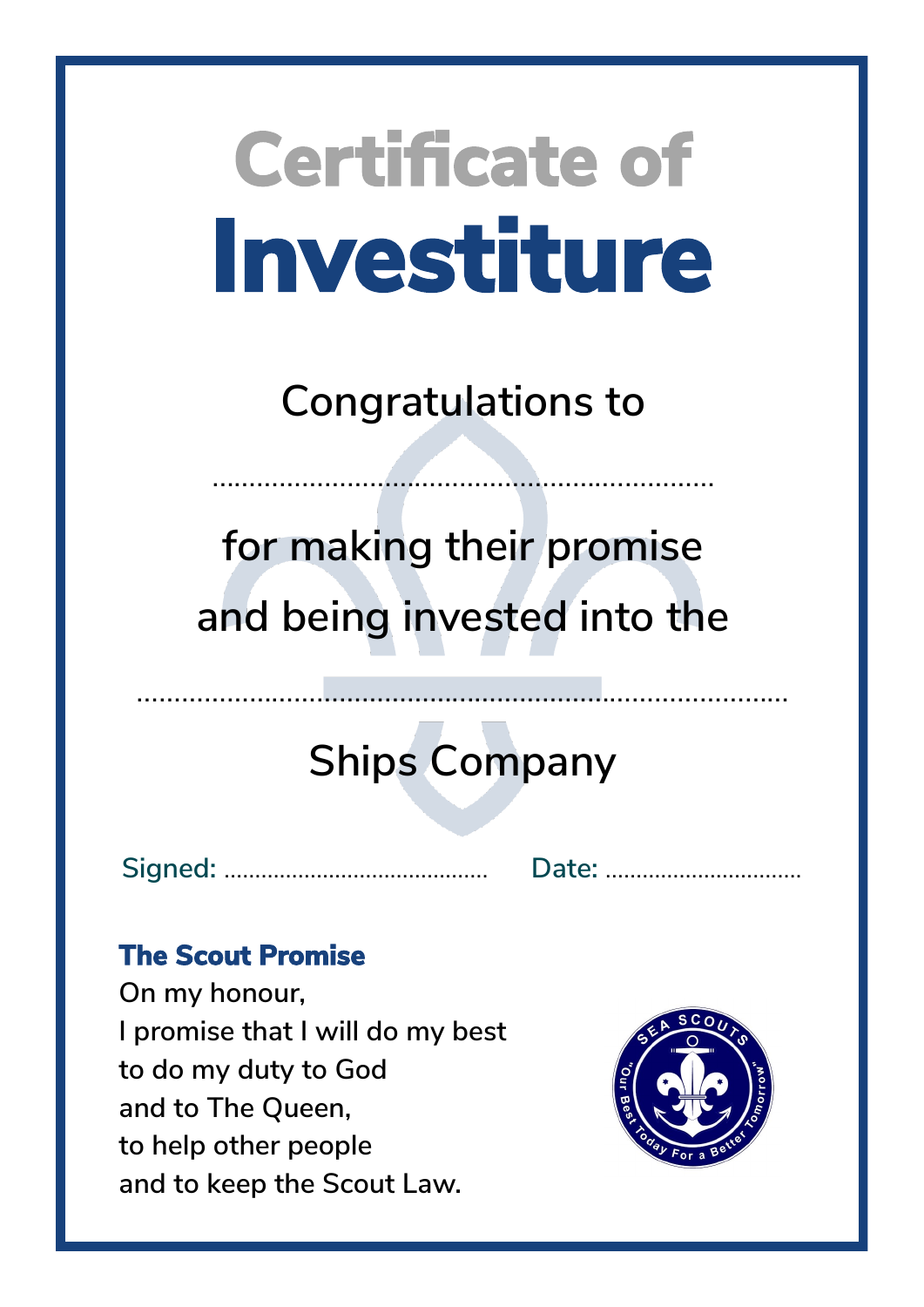**Congratulations to**

……………………………………………….…………

**for making their promise and being invested into the**

## **Ships Company**

……………………………………...……………………………………

**Signed:** ……………...……………………. **Date:** …………………....…….

### **The Scout Promise**

**On my honour, I promise that I will do my best to uphold our Scout values to do my duty to The Queen, to help other people and to keep the Scout Law.**

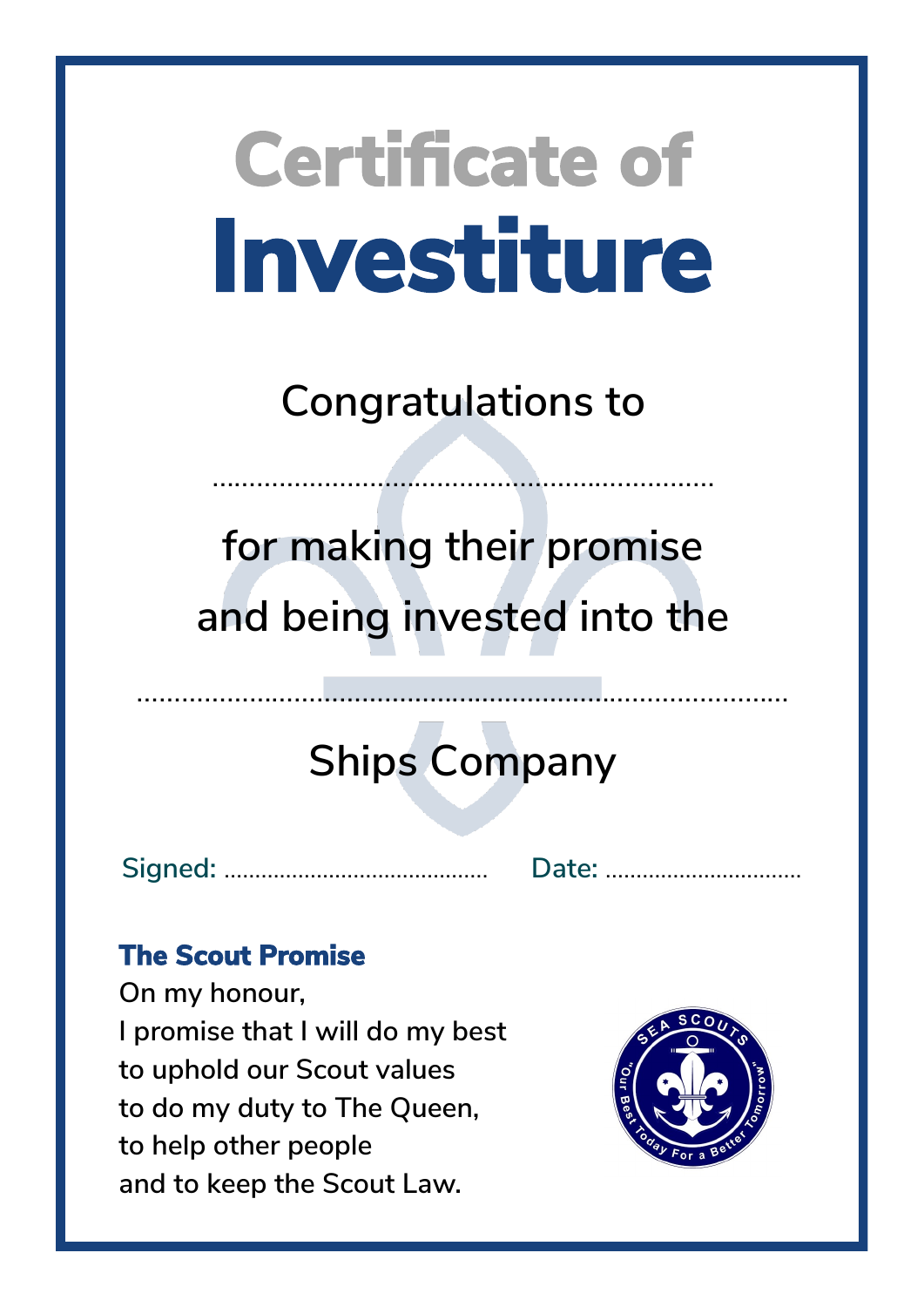**Congratulations to**

……………………………………………….…………

**for making their promise and being invested into the**

## **Ships Company**

**Signed:** ……………...……………………. **Date:** …………………....…….

### **The Scout Promise**

**On my honour, I promise that I will do my best to do my duty to Allah and to The Queen, to help other people and to keep the Scout Law.**

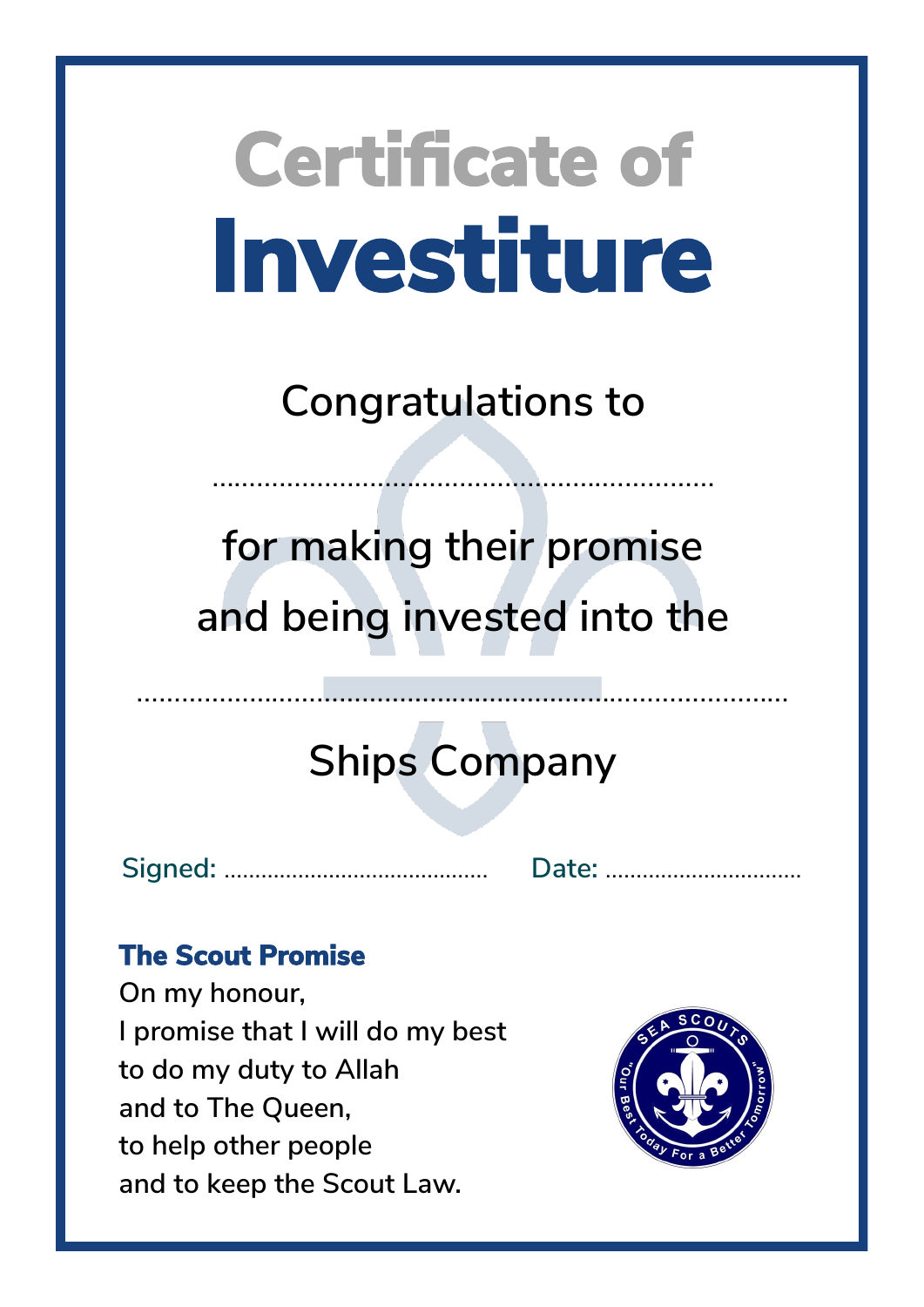**Congratulations to**

……………………………………………….…………

**for making their promise and being invested into the**

## **Ships Company**

**Signed:** ……………...……………………. **Date:** …………………....…….

#### **The Scout Promise**

**In the name of Allah, the most beneficent and the most merciful, I promise that I will do my best to do my duty to Allah and to The Queen, to help other people and to keep the Scout Law.**

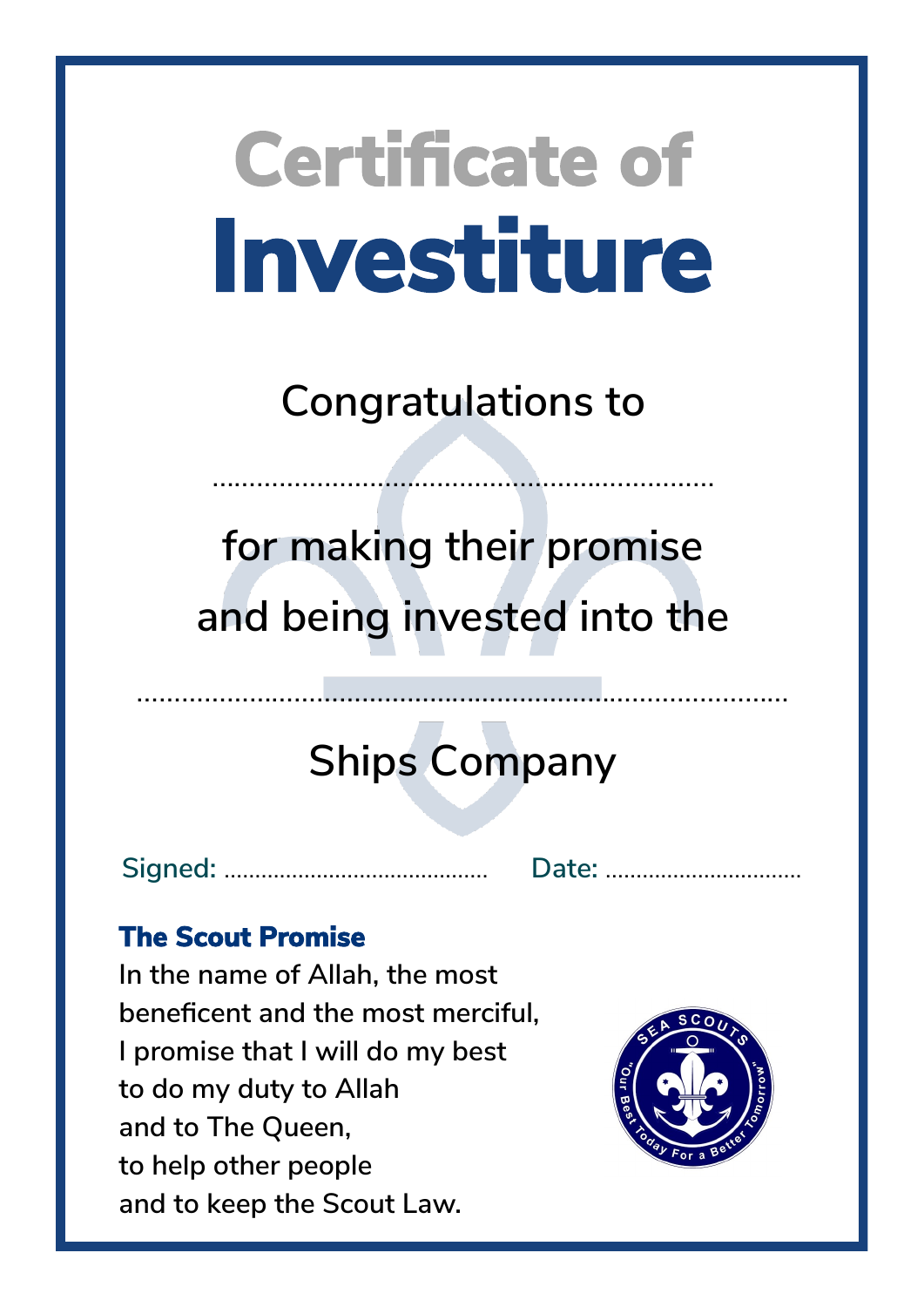**Congratulations to**

……………………………………………….…………

**for making their promise and being invested into the**

## **Ships Company**

……………………………………...……………………………………

**Signed:** ……………...……………………. **Date:** …………………....…….

### **The Scout Promise**

**On my honour, I promise that I will do my best to do my duty to Waheguru and to The Queen, to help other people and to keep the Scout Law.**

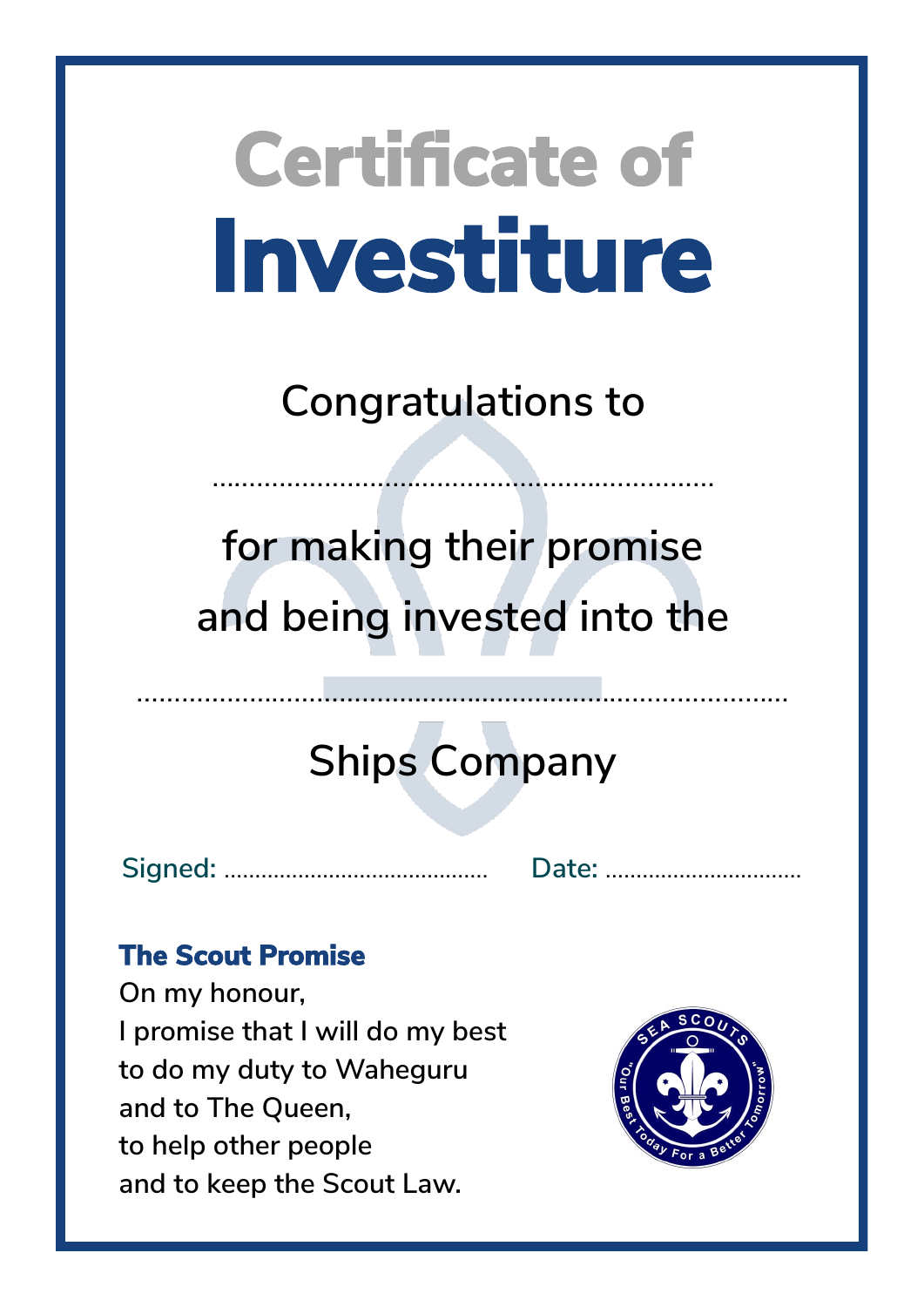**Congratulations to**

……………………………………………….…………

**for making their promise and being invested into the**

## **Ships Company**

……………………………………...……………………………………

**Signed:** ……………...……………………. **Date:** …………………....…….

### **The Scout Promise**

**On my honour, I promise that I will do my best to do my duty to my dharma and to The Queen, to help other people and to keep the Scout Law**